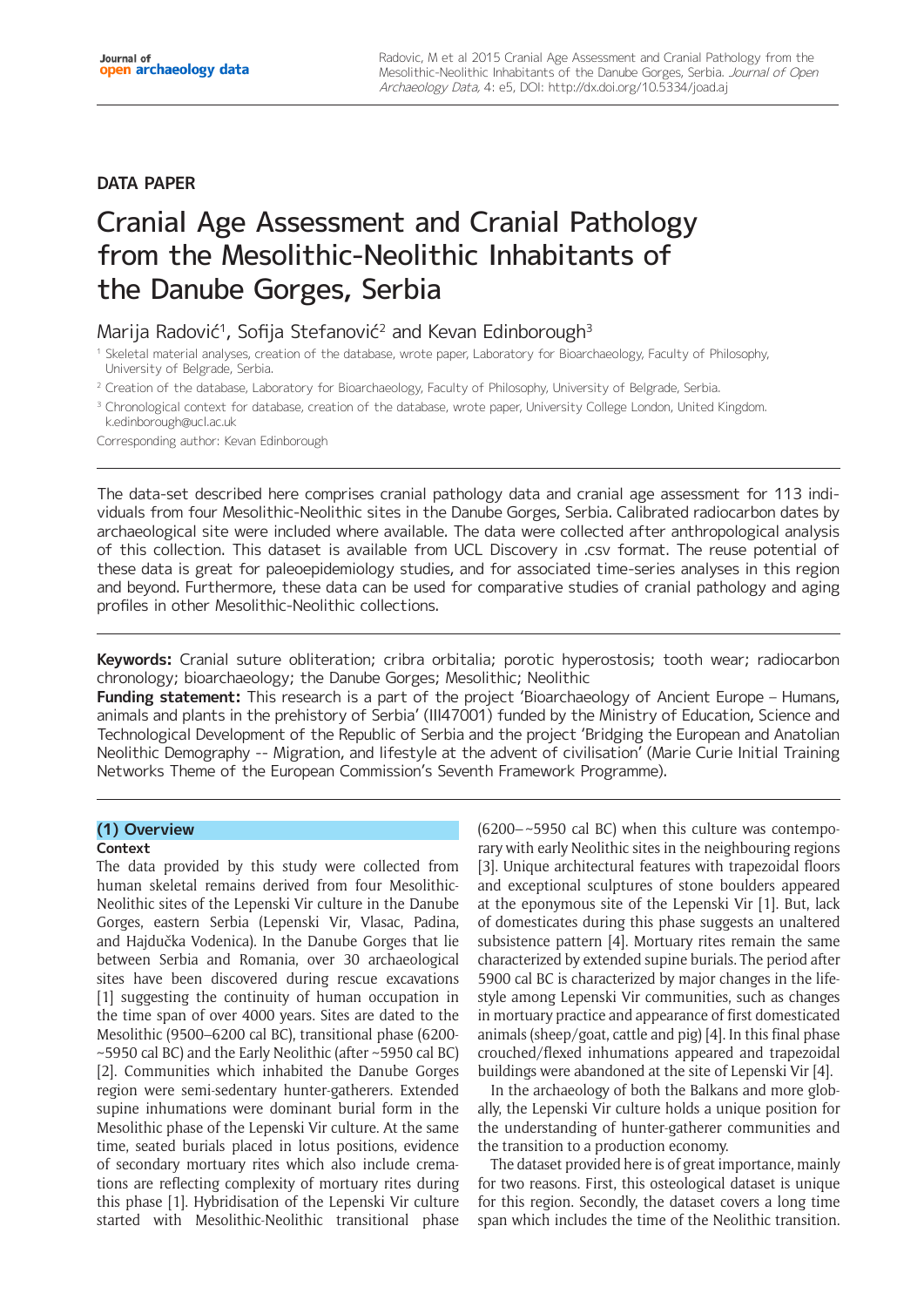This transition is seen clearly in the archaeological record as a time of change in the lifestyles of the people of the Danube Gorges. These changes may have had a significant impact on human biology. Hereby, we offer one of the ways to detect those changes. Here we provide data for reconstructing the ageing profiles and health of these individuals and place detected changes within established cultural phases.

## **Spatial coverage**

- Lepenski Vir: +44º 31'/-22º 02' (LV)
- Vlasac: +44º 32'/-22º 03' (VL)
- Padina: +44º 36'/-22º 00' (P)
- Hajdučka Vodenica: +44° 38'/-22° 18' (HV)

## **Temporal coverage**

BC9500-BC5500

For a secure interpretation of the nature and rate of change from the Mesolithic to the Neolithic cranial data in the Danube Gorges, it is important to establish a secure chronological sequence. This question has been troubling researchers since the beginning of excavation of the Danube Gorges sites [1], [5], [6], [7], [8], [9].

These scholars indicate a long duration of the Mesolithic period, from around 9400 to around 7500 Cal BC. The early radiocarbon dates are concentrated in two particular periods that may point to two separate phases of settlement discontinuities within these two millennia. It remains possible that there were many more occupation episodes that these dates do not encompass. The transitional phase most likely starts only around 6200 cal BC and ended by around 5900 cal BC [10], [11], [12], [4]. The final, Early Neolithic phase ended by 5700 Cal BC. After that time the Danube Gorges settlements were abandoned for more than a thousand years [4].

# **(2) Methods**

#### **Steps**

We carried out a macroscopic examination on available skulls from the Danube Gorges anthropological collection  $(n = 113)$  in order to obtain information on individual age and cranial pathologies. Namely, cranial suture closure, porotic hyperostosis, cribra orbitalia, and tooth wear have been recorded<sup>1</sup> for all available individuals in this collection according to standard anthropological methods.

Degree of suture closure was observed macroscopically for 10 ectrocranial, four palatal and three endocranial locations where it was possible. Names of the locations are listed in corresponding .csv file. The degree of suture closure is recorded according the following stages [13]: blank = unobservable;  $0 =$  open;  $1 =$  minimal closure;  $2 =$ significant closure; 3 = complete obliteration.

We made distinction between porosity occurring only within the orbits of the frontal bone (cribra orbitalia) and hyperostotic changes of the cranial vault. Therefore, intensity and activity of porotic hyperostosis were recorded for the frontal, parietal, and occipital bones. For the intensity of conditions, porotic hyperostosis and cribra orbitalia, and according to the standard scoring system [14], we

distinguish between following degrees: blank = unobservable;  $0 =$  no porotic changes;  $1 =$  barely discernible;  $2 =$ true porosity;  $3 =$  porosity with coalescence of foramina; 4 = increased vault thickness. After this pathological condition being identified and coded, its activity was coded according the following degrees: 1 = active at the time of death; 2 = healed at the time of death; 3 = mixture of active and healed at the time of death. It is important to note here, when varying degrees were present on the observed locations, we always coded the most extreme one.

Surface wear in molars was coded according the Scott system [15]. For this study we observed mandibular molars (left side). Following the scoring system, each observed molar occlusal surface is divided into quadrants and the amount of observable enamel is scored on a scale between 1 and 10:  $0 =$  no information available; 1 = wear facets invisible or very small;  $2 =$  wear facets large, but large cusps still present and surface features very evident, pinprick size dentine or dots should be ignored;  $3 = any$ cusp in the quadrant area is rounded , the cusp is becoming obliterated but it is not yet worn flat;  $4 =$  quadrant is worn flat with no dentine exposure yet (presence of a pinprick sized dot is possible); 5 = flat quadrant, with dentine exposure one-fourth of quadrant or less;  $6 =$  more than one-fourth of quadrant area is involved , but there is still much enamel present;  $7 =$  enamel is found on only two sides of the quadrant;  $8 =$  enamel on only one side (usually outer rim) but the enamel is thick to medium on this edge;  $9$  = enamel is only on one side but very thin  $-$  just a strip; 10 = no enamel on any part of quadrant - dentine exposure complete, wear is extended below the cervicoenamel junction into the root.

All the scores are listed in four .csv files and assigned to each individual burial number and site abbreviation (LV = Lepenski Vir; VL = Vlasac; P = Padina; HV = Hajducka Vodenica).

The available radiocarbon dates for the examined individuals listed in the cranial dataset are included on an attached .csv file. These dates were calibrated in OxCal software using the IntCal13 calibration curve [16]. These data include the current reservoir effect offsets [2].

#### **(3) Dataset description**

# **Object name**

- $\cdot$  01 The Danube Gorges cranial sutures closure (.csv file)
- 02\_The\_Danube\_Gorges\_cribra\_orbitalia (.csv file)
- 03\_The\_Danube\_Gorges\_porotic\_hyperostosis (.csv file)
- 04\_The\_Danube\_Gorges\_tooth\_wear\_molars (.csv file)
- 05\_The\_Danube\_Gorges\_cranial\_chronology (.csv file)

#### **Data type**

Primary data and interpretation of data.

#### **Format names and versions**

.CSV (Comma delineated) Created using Microsoft Excel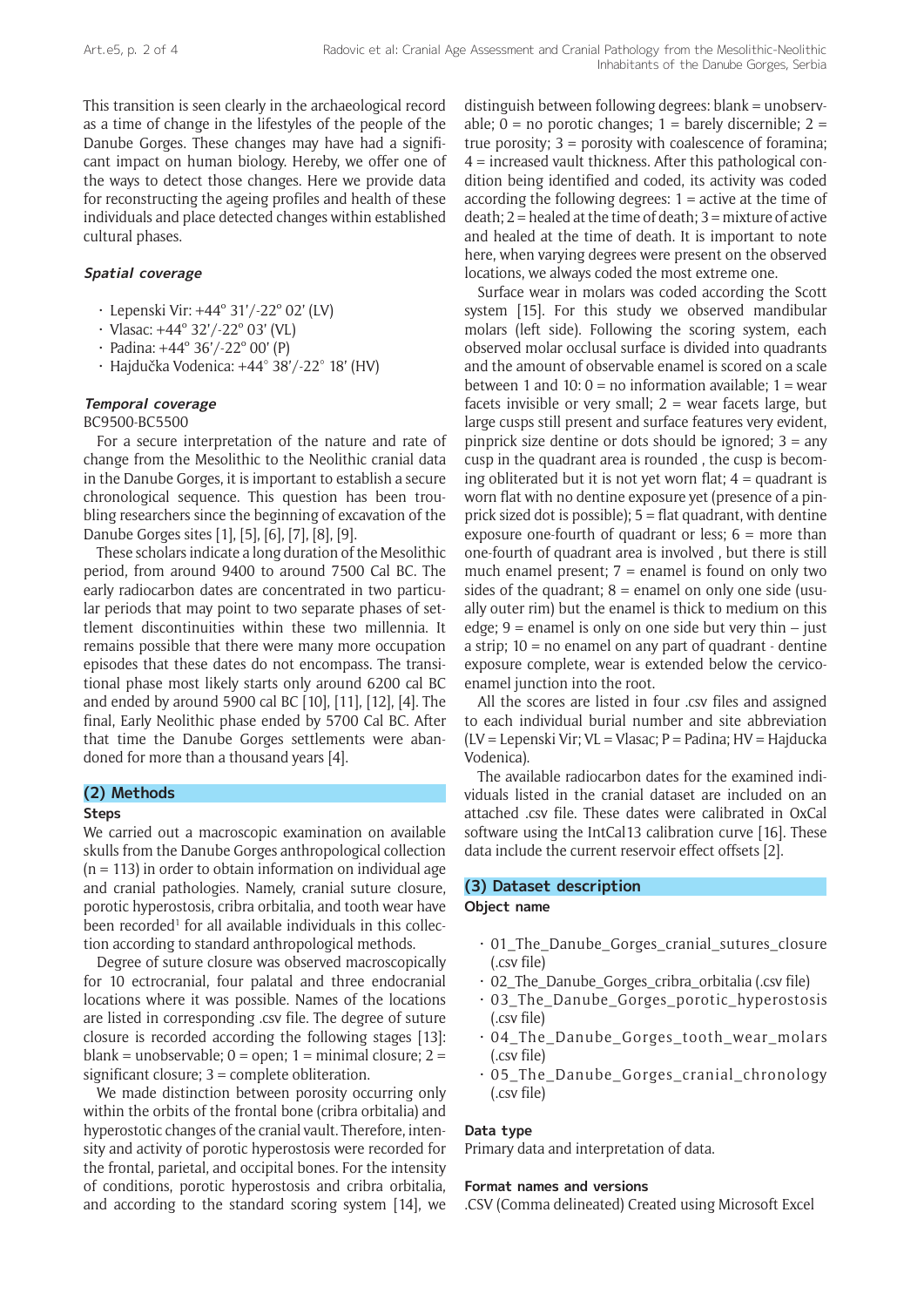# **Creation dates**

This dataset was created between August 1, 2013 and October 20, 2014.

# **Dataset Creators**

Marija Radović; Stefanović, Sofija, Kevan Edinborough.

## **Language**

English

#### **License**  CCO

# **Repository location**

[Doi.org/ 10.14324/49.2](http://doi.org/10.14324/49.2)

## **Publication date**

N/A

# **(4) Reuse potential**

This dataset provides a baseline for future osteological studies in this population. Furthermore, as it involves a whole skeletal collection, it is of great importance for health and nutritional assessment in the Mesolithic-Neolithic population in the Danube Gorges as well as for comparative studies between various prehistoric and historic contexts.

In terms of paleopathology, epidemiology and human health studies this dataset can be used for studies of iron deficiency anemia, hygienic conditions, diets deficiency, and infectious disease in this and other past human populations [17], [18], [19], [20].

The uncalibrated radiocarbon dates from the associated individuals are presented here [2], with the calibrated results using OxCal [16] software and the IntCal 13 calibration curve [21]. These results are calibrated in the attached file; 05\_The\_Danube\_Gorges\_ cranial\_chronology.csv. These data can be reused for more detailed calibration modelling, allowing comparison between individuals and sites as they are excavated and reevaluated, both in this region and elsewhere. The study of the Neolithic transition in the Balkans and neighboring areas will immediately benefit from the availability of all these data.

# **Note**

<sup>1</sup> In the database within the cribra orbitalia sheet, the location of the lesion is given in the first column:  $R =$  right orbital roof;  $L =$  left orbital roof;  $R&L =$  both orbital roofs.

# **References**

- 1. **Srejović, D** 1969 *Lepenski vir: nova praistorijska kultura u Podunavlju,* Beograd, Srpska književna zadruga.
- 2. **Borić, D** 2011 Adaptations and Transformations of the Danube Gorges Foragers (c. 13,000–5500 Cal. BC): An Overview*. Beginnings – New Research in the Appearance of the Neolithic Between Northwest Anatolia and the Carpathian Basin,* ed Krauß R (Verlag Marie Leidorf GmbH, Rahden/Westfalen, Germany), 157–203.
- 3. **Whittle, A, Bartosiewicz, L, Borić, D, Pettitt, P** and **Richards, M** 2002 In the beginning: New radiocarbon dates for the Early Neolithic in northern Serbia andsouth-east Hungary, *Antaeus* 25: 63–117.
- 4. **Borić, D** and **Dimitrijević, V** 2007 When did the 'Neolithic package' reach Lepenski Vir? Radiometric and faunal evidence, *Documenta Praehistorica* 35: 53–72. DOI: <http://dx.doi.org/10.4312/dp.34.4>
- 5.**Jovanović, B** 1969 Hajducka vodenica naselje i nekropola starijeg gvozdenog doba. Хајдучка воденица – насеље и некропола старијег гвозденог доба, *Arheloski pregled* 11: 92–97.
- 6.**Jovanović, B** 1987 Die Architektur und Keramik der Siedlung Padina B am Eisernen Tor, Jugoslawien, *Germania,* 65 (1): 1–16.
- 7. **Borić, D** 1999 Places that created time in the Danube Gorges and beyond, c. 9000–5500 Cal BC, *Documenta Praehistorica* 26: 47–70.
- 8. **Tringham, R** 2000 Southeastern Europe in the transition to agriculture in Europe: bridge, buffer or mosaic, in: *Europe's first farmers,* ed. T. D. Price, Cambridge: Cambridge University Press, 19–56.
- 9. **Garašanin, M** and **Radovanović, I** 2001 A pot in house 54 at Lepenski vir I, *Antiquity* 75(287): 118–125. DOI: <http://dx.doi.org/10.1017/S0003598X00052819>
- 10. **Bonsall, C, Cook, G T, Hedges, R E M, Higham, T F G, Pickard, C** and **Radovanović, I** 2004 Radiocarbon and stable isotope evidence of dietary changes from the Mesolithic to the Middle Ages in the Iron Gates: new results from Lepenski Vir, *Radiocarbon* 46(1): 293–300.
- 11. **Borić, D** and **Miracle, P** 2004 Mesolithic and Neolithic (dis)continuities in the Danube Gorges: New AMS dates from Padina and Hajdučka Vodenica (Serbia), *Oxford Journal of Archaeology* 23(4): 341–371. DOI: <http://dx.doi.org/10.1111/j.1468-0092.2004.00215.x>
- 12. **Borić, D** and **Dimitrijević, V** 2005 Continuity of foraging strategies in Mesolithic-Neolithic transformations: Dating faunal patterns at Lepenski Vir (Serbia), *Atti della Società per la preistoria e protoistoria della regione Friuli-Venezia Giulia,* 15 (2004– 2005): 33–107.
- 13. **Meindl, R S** and **Lovejoy, C O** 1985 Ectocranial suture closure: a revised method for the determination of skeletal age at death based on the lateral-anterior suture. *American Journal of Physical Anthropology* 68: 57–6. DOI: <http://dx.doi.org/10.1002/ajpa.1330680106>
- 14. **[Ubelaker](http://maximumbook.org/Douglas-H-Ubelaker/m2343/), D H** and **[Buikstra](http://maximumbook.org/Jane-E-Buikstra/m1471858/), J E** 1994 Standards for Data Collection from Human Skeletal Remains: Proceedings of a Seminar at the Field Museum of Natural History (Arkansas Archeological Report Research Series). *Arkansas Archeological Survey Research Series* No. 44. Fayettevile, Arkansas.
- 15. **Scott, E C** 1979 Dental wear scoring technique. *American Journal of Physical Anthropology* 51: 213–218. DOI: <http://dx.doi.org/10.1002/ajpa.1330510208>
- 16. **Bronk Ramsey, C** 2009 Bayesian analysis of radiocarbon dates. *Radiocarbon* 51(1): 337–60.
- 17. **Hengen, O P** 1971 Cribra orbitalia pathogenesis and probable etiology. *Homo* 22: 57–76.